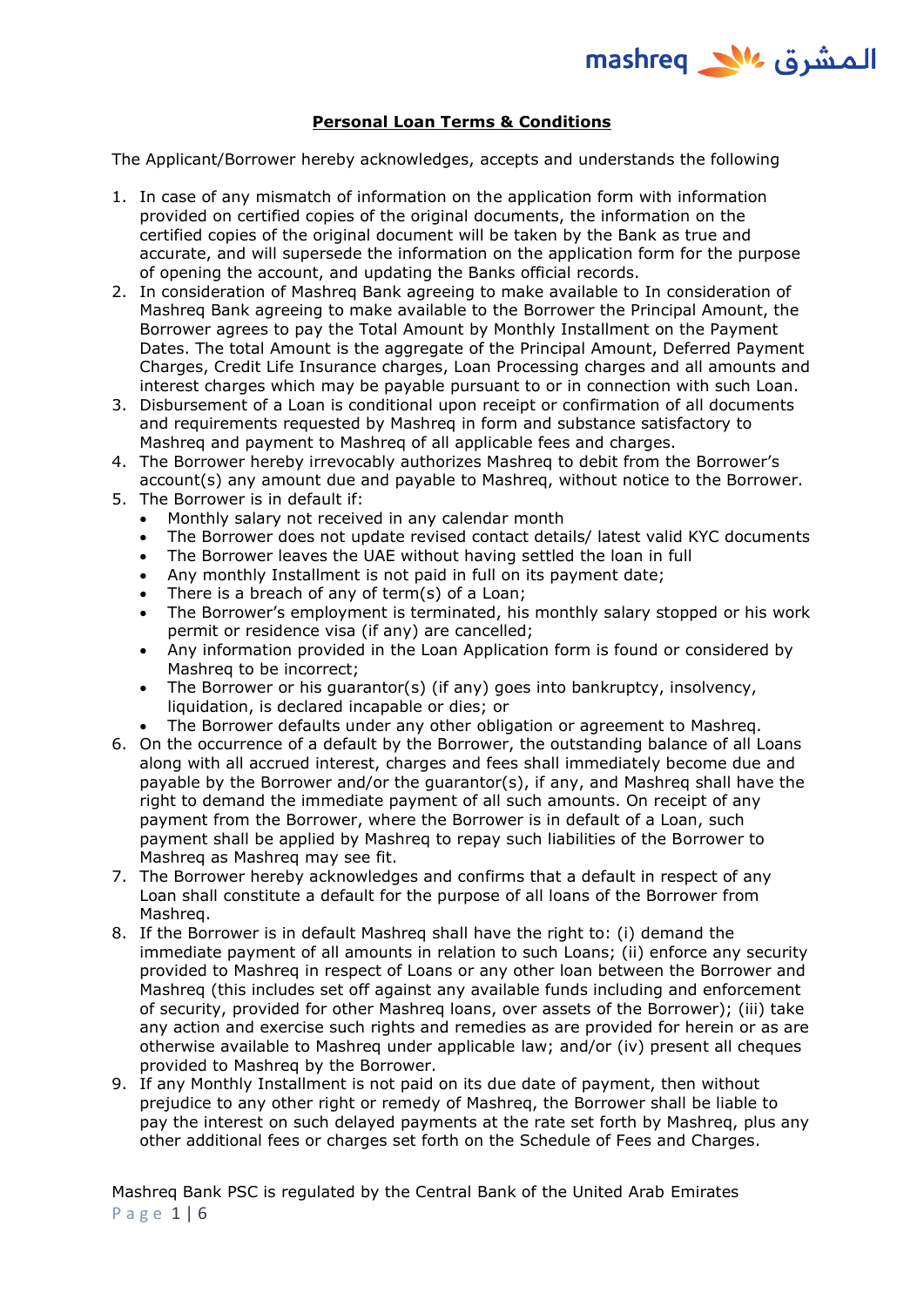- المشرق 1<sup>1</sup>⁄2 mashreq
- 10. If the Borrower wishes to repay all or part of the Loan early, the Borrower must notify Mashreq of such. Mashreq shall advise the Borrower of the outstanding Principal Amount, interest, Deferred Payment Charges, Monthly Installment(s), early settlement charges, penalties and other amounts due to Mashreq under the Loan on such prepayment.
- 11.Allowing the Borrower to re-borrow any part of the principal amount of a Loan that has been repaid is at Mashreq's sole discretion.
- 12. The acceptance by Mashreq, of any partial payment of any installments, which are then due from the Borrower, does not constitute a waiver by Mashreq, of any right to full repayment.
- 13.By signing an application for the Loan, the Borrower warrants and represents that the information given therein is true and accurate and the Borrower hereby authorizes Mashreq to make such enquiries as it considers necessary to confirm this information.
- 14. The bank is authorized to disclose and share Consumer's Information to any Third Party including a Credit Information Agency/ and any authorized debt collection agency/agent. This is to enable the authorized debt collection agency/agent to follow up with the customer/ any appropriate third party duly authorized by the customer.
- 15. The Borrower hereby undertakes to check the communication sent by Mashreq to the Borrower via Notices, Statements, Emails, SMS or any other means. If no objection is received from the Borrower within thirty (30) days of dispatch of a notice or statement, then the transaction or balance shown therein will be considered correct.
- 16. The Borrower agrees that Mashreq may charge the Returned Cheque Fee (as set out in the Schedule of Fees and Charges) for any returned cheque.
- 17. Mashreq may in its sole discretion approve further Loans to the Borrower in writing, by telephone or on Mashreq online.
- 18. Without prejudice to any other provisions under these Terms and Conditions, the last Monthly Installment charged would vary depending on the borrower's payment behavior, based on the duration of the Loan as mentioned below:
	- If the borrower has delayed its Monthly Installment, the additional interest on the number of the days the borrower delays payment will be added to the last Monthly Installment.
	- If the borrower has availed any postponement during the loan period, then last monthly installment will also include the re-calculated interest charged on the loan outstanding after the postponement period.

19. The Borrower undertakes:

- To deposit the monthly salary and/or other income with Mashreq;
- To deposit with Mashreg cheques in relation to all monthly installments;
- To take steps to ensure, that his/her employer shall pay his end of- service benefits to Mashreq; and not to create any lien, encumbrance or other charge on the Borrower's monthly salary or end-of-service benefits.
- 20. If the Borrower is in receipt of advance salary payments (i.e. salary payments for more than one month in advance) Mashreq may, at its discretion, debit the Borrower's account for future installments (which will be due in respect for future months on the Loan) on receipt into the Borrower's account of such amounts.
- 21. The Borrower agrees that due to any reason, if he/she is not being able to provide the required documents or fulfill the commitment as per the agreement (i.e. transfer the monthly salary to Mashreq Account), the facility may be converted to the without Salary Transfer loan at interest rates decided by the Mashreq.
- 22. The Borrower agrees not to use the loan amount for any unlawful activity including breach of any applicable sanction imposed by a local or foreign regulator or any other authority(ies) having relevant jurisdiction. In the event the Client(s) becomes aware of any breach of any applicable sanction, the Client(s) shall inform Mashreq immediately.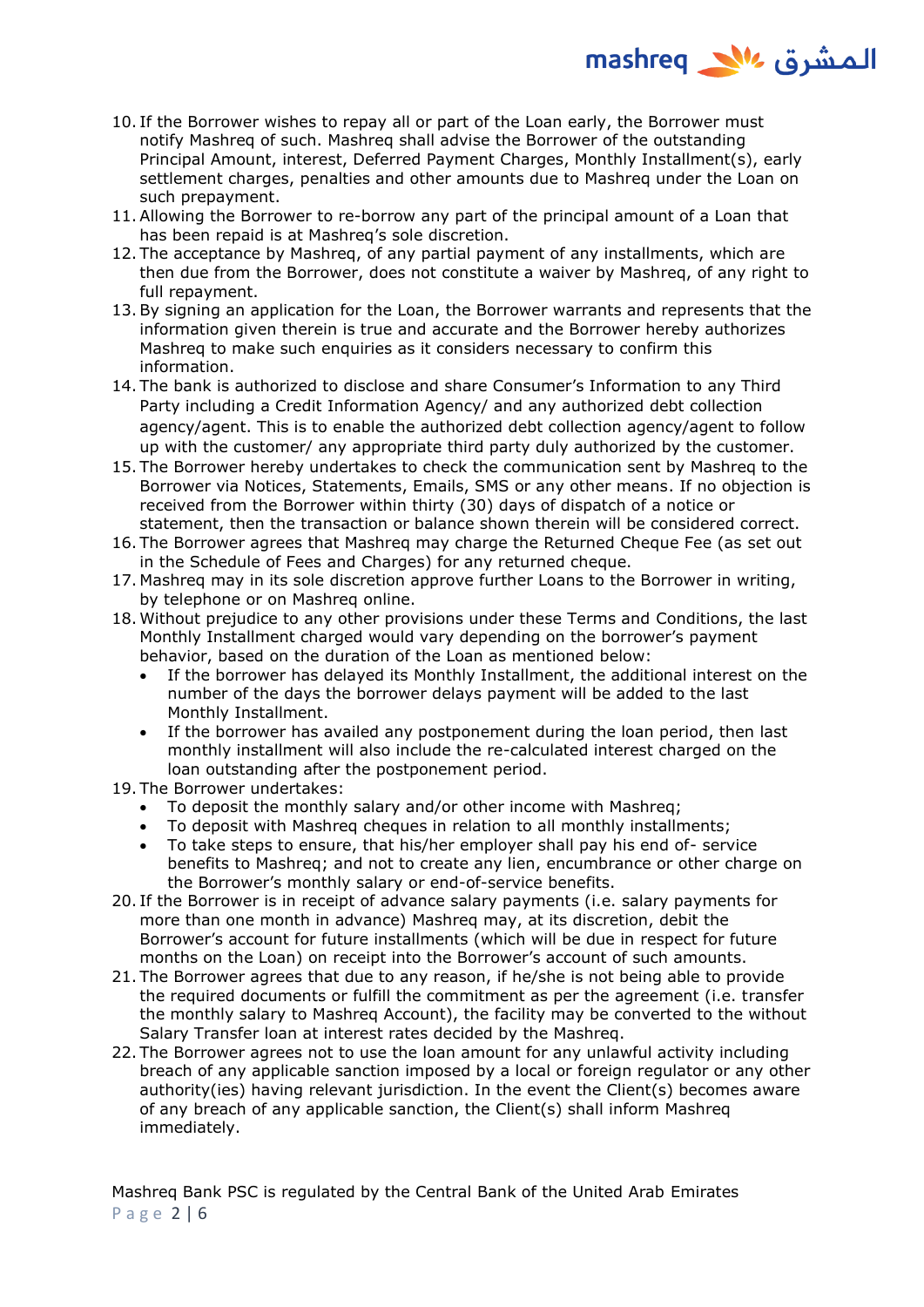

- 23. In the event that Mashreq discovers/ suspects that the loan/ limits/ advance is used for an activity that breaches any applicable sanctions programme, Mashreq reserves the right to cancel such limit/ advance/ loan unilaterally and request that the Borrower refunds the outstanding amount. Upon such request the Borrower shall, in agreement with the Mashreq, immediately make arrangements to return the outstanding amount.
- 24. The Borrower acknowledge and agree that Mashreq has the right to change these Terms and Conditions, interest rates, fees and charges according to its policy, and any changes thereof will be notified to the Borrower by Mashreq prior to its implementation. The Borrower gives full consent to Mashreq to effect the changes as notified to the Borrower, from time to time, without the need of obtaining any further consent and/or approval from the Borrower.
- 25. The Borrower further acknowledge and agree that Mashreq shall have the full right to recall the loan at any time at its sole discretion and can collect the amount from the Borrower's Account without prior notice to the Borrower.
- 26.Value Added Tax
	- For all intents and purposes, "VAT" means any value added tax or similar tax payable to any authority in respect of transactions and includes, but without limitation, any other form of taxation that may be applicable to this agreement.
	- The Borrower acknowledges that all amounts expressed to be payable under this agreement by the Borrower to Mashreq which (in whole or in part) constitute the consideration for any fees for services for VAT purposes are deemed to be exclusive of any VAT which is chargeable on that fees for services, and accordingly if VAT is or becomes chargeable on any fees for services by Mashreq to the Borrower under this agreement and Mashreq is required to account to the relevant tax authority for VAT on that fees for services, that the Borrower must pay to Mashreq (in addition to and at the same time as paying any other consideration for such fees for services or at the point the VAT becomes due to be paid by Mashreq if earlier) an amount equal to the amount of that VAT and Mashreq must promptly provide an appropriate VAT invoice to the Borrower where so required to by law).
	- Where this agreement requires the Borrower to reimburse or indemnify Mashreq for any fees for services, the Borrower shall reimburse or indemnify (as the case may be) Mashreq for the full amount of such fees for services, including such part thereof as represents VAT, save to the extent that such Mashreq reasonably determines that it is entitled to credit or repayment in respect of such VAT from the relevant tax authority.
	- In relation to any services provided by Mashreg to the Borrower under this agreement, if reasonably requested by the Borrower, Mashreq must promptly provide the Borrower with details of Mashreq's VAT registration and such other information as is reasonably requested in connection with the Borrower's VAT reporting requirements in relation to fees for services provided.
- 27.Bank are not permitted to charge interest/profit on accrued interest/profit of any Credit Product granted to Consumers in accordance with Article (121), Clause 3 in Decretal Federal Law No. (14) of 2018, Regarding the Central Bank & Organization of Financial Institutions and Activities.

## 28.**. WARNING - KEY OBLIGATIONS OF THE CUSTOMER & CONSEQUENCES IN CASE OF FAILURE TO MEET THE SAME:**

|                              | <b>Responsibility</b>                                                  | <b>Failing Which</b>                                                                                                    |  |  |
|------------------------------|------------------------------------------------------------------------|-------------------------------------------------------------------------------------------------------------------------|--|--|
| If you have availed a salary |                                                                        | The bank has the right to take any or all the following                                                                 |  |  |
| transfer Loan                |                                                                        | actions;                                                                                                                |  |  |
|                              | • Transfer your salary to<br>Mashreg before your first due<br>date AND | • Place a freeze on your salary account with other bank<br>through court<br>Hold or freeze any amount available in your |  |  |
|                              | Continue transferring it until<br>the Finance is fully paid off        | account(s) with Mashreg / Mashreg Al Islami and/or                                                                      |  |  |

Mashreq Bank PSC is regulated by the Central Bank of the United Arab Emirates P a g e 3 | 6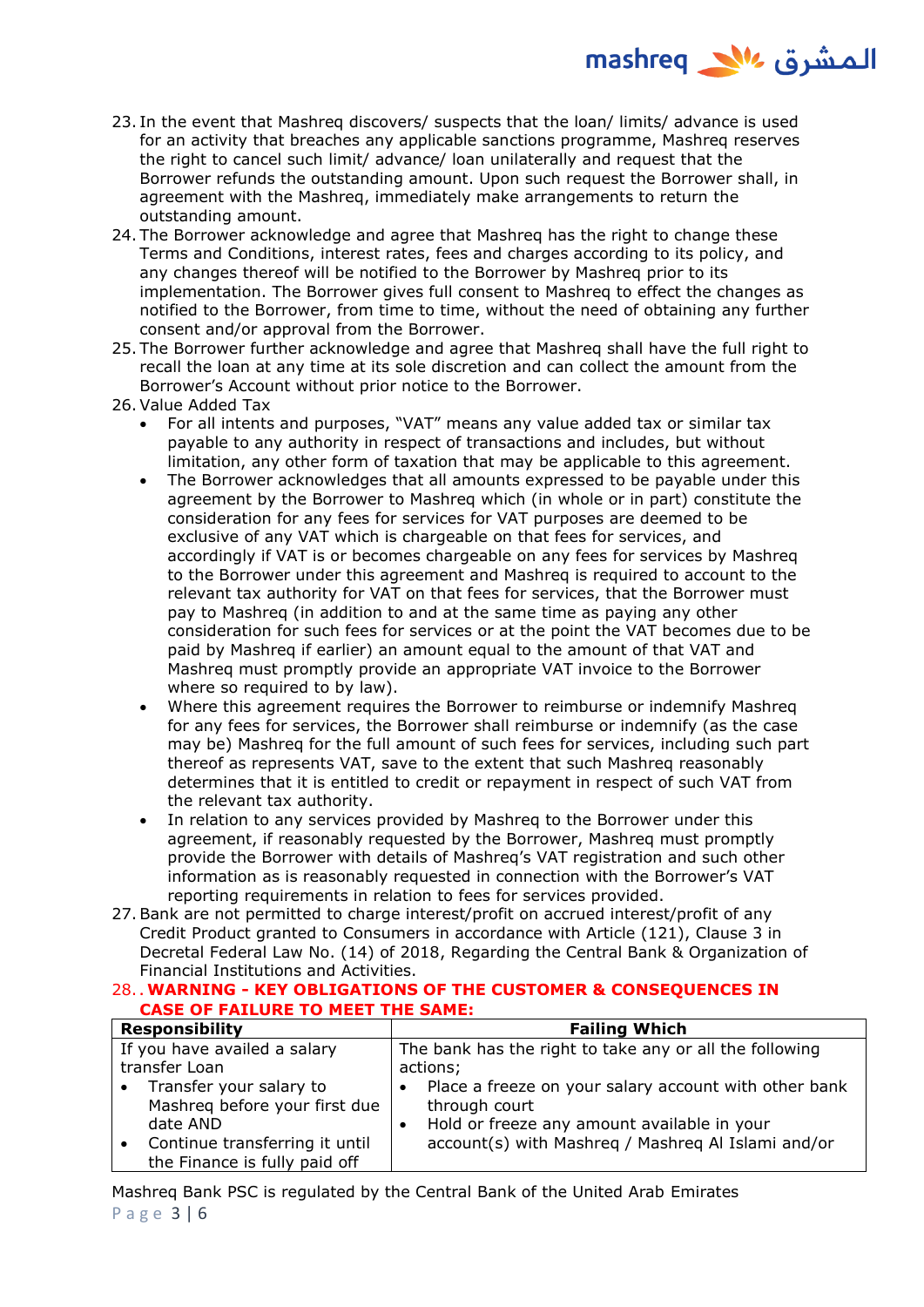

|                                                                                                                              | use it to recover any or all the outstanding Finance<br>amount<br>Reach out to your employer to seek salary transfer to<br>$\bullet$<br>Mashreq or Mashreq Al Islami bank account<br>Declare non salary transfer to Mashreg or Mashreg Al<br>$\bullet$<br>Islami an event of default and demand payment of<br>any or all of the outstanding loan amount and in case<br>of non-payment, take necessary legal action including<br>but not limited to filing a case.<br>For Emiratis: Use other means to recover due<br>$\bullet$<br>instalments including but not limited to Direct Debit<br>set up on your account with other bank(s). Any<br>instance of a failed DDA will be reported to Al Etihad<br>Credit Bureau which could adversely affect your credit<br>history or score and may make it more difficult for you<br>to obtain credit in the future<br>For Emiratis: Reach out to Pension Fund to seek End<br>of Service Benefit and/or Pension transfer to Mashreq                                                                                                                                                                                                                                                                                                                                                                                                                                                                                                                                                                                                                            |
|------------------------------------------------------------------------------------------------------------------------------|-------------------------------------------------------------------------------------------------------------------------------------------------------------------------------------------------------------------------------------------------------------------------------------------------------------------------------------------------------------------------------------------------------------------------------------------------------------------------------------------------------------------------------------------------------------------------------------------------------------------------------------------------------------------------------------------------------------------------------------------------------------------------------------------------------------------------------------------------------------------------------------------------------------------------------------------------------------------------------------------------------------------------------------------------------------------------------------------------------------------------------------------------------------------------------------------------------------------------------------------------------------------------------------------------------------------------------------------------------------------------------------------------------------------------------------------------------------------------------------------------------------------------------------------------------------------------------------------------------|
| Pay the monthly installment<br>on or before the due date                                                                     | The bank has the right to take any or all the following<br>actions;<br>Charge late payment fee as per schedule of charges<br>$\bullet$<br>Withdraw/freeze/utilize any or all the outstanding<br>$\bullet$<br>Finance amounts from any or all your Accounts with<br>the bank or with any other bank<br>Report any missed/delayed loan installment payment,<br>to Al Etihad Credit Bureau which could adversely affect<br>your credit score or history and may make it more<br>difficult for you to obtain credit in the future.<br>In case of continued nonpayment, the bank will<br>$\bullet$<br>employ all available measures to recover the due<br>amount. This may include, and not be limited to,<br>reaching out to you on the phone, over emails, by<br>conducting physical visits to your home or place of<br>employment, or take necessary legal action that can<br>be initiated through police/ relevant courts/ any<br>relevant designated authority/ organization to include<br>but not limited to filing of a case<br>The security cheque(s) collected as part of application<br>$\bullet$<br>may be presented without any prior notice and in case<br>of return you may face legal consequences<br>For Emiratis: Use other means to recover due<br>$\bullet$<br>instalments including but not limited to Direct Debit<br>set up on your account with other bank(s). Any<br>instance of a failed DDA will be reported to Al Etihad<br>Credit Bureau which could adversely affect your credit<br>history or score and may make it more difficult for you<br>to obtain credit in the future |
| Please notify the Bank with<br>any change whether to<br>salary, employment terms<br>and conditions and change of<br>employer | The Bank is hereby irrevocably and unconditionally<br>authorised to withdraw/freeze any or all the outstanding<br>loan amount from any or all the customer's Accounts with<br>the Bank or any other Bank.                                                                                                                                                                                                                                                                                                                                                                                                                                                                                                                                                                                                                                                                                                                                                                                                                                                                                                                                                                                                                                                                                                                                                                                                                                                                                                                                                                                             |
| The customer further agrees<br>and undertakes not to stop or<br>otherwise cancel the salary<br>transfer to his/her Account   |                                                                                                                                                                                                                                                                                                                                                                                                                                                                                                                                                                                                                                                                                                                                                                                                                                                                                                                                                                                                                                                                                                                                                                                                                                                                                                                                                                                                                                                                                                                                                                                                       |

Mashreq Bank PSC is regulated by the Central Bank of the United Arab Emirates P a g e 4 | 6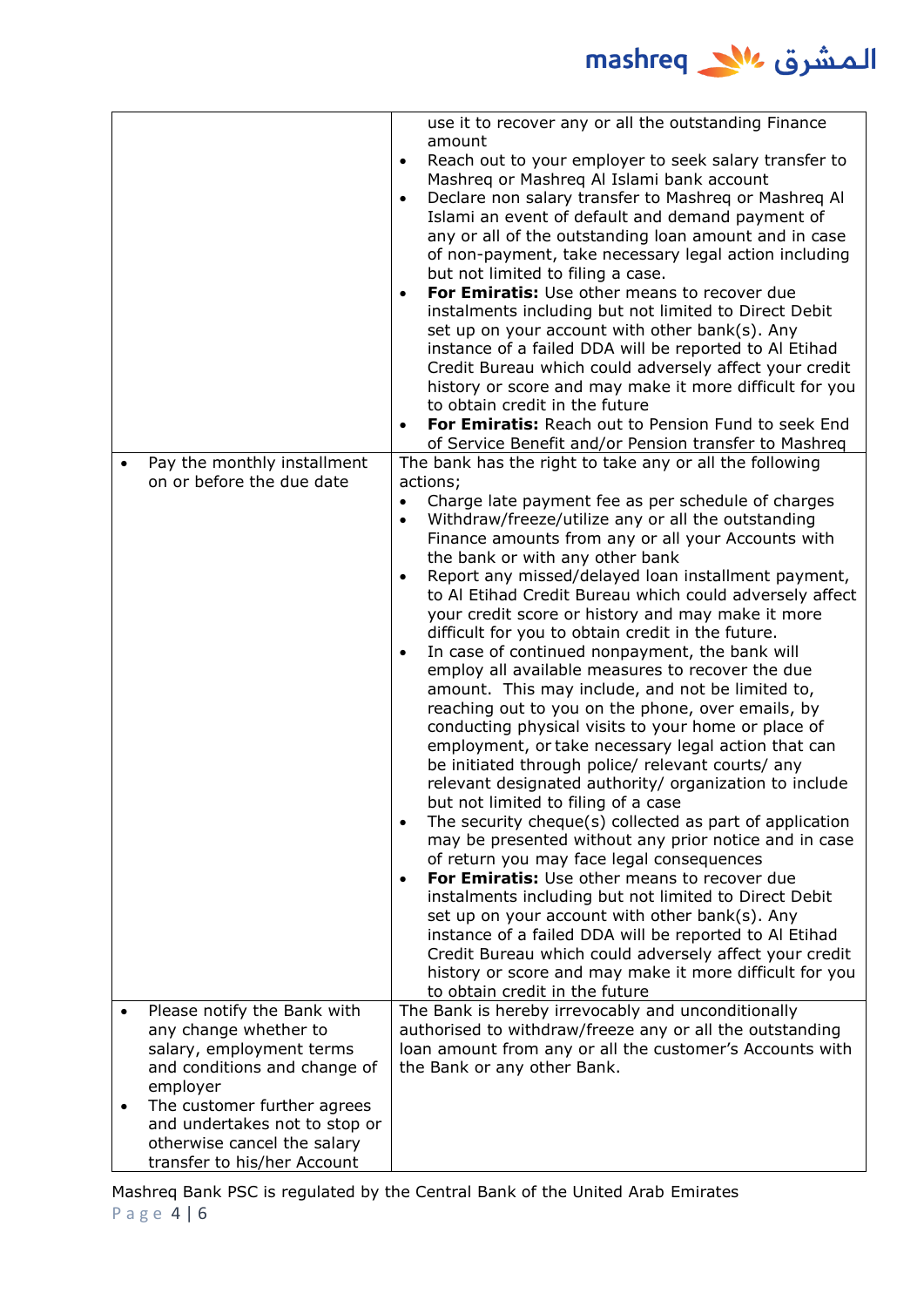| $\bullet$<br>٠ | held with the Bank or any<br>other Bank without the<br>Bank's prior written approval.<br>The customer further agrees<br>and undertakes not to stop or<br>cancel the Standing Order<br>given by him/her to his/her<br>Account with us or any other<br>Bank without the Bank's prior<br>written approval.<br>Furthermore, the customer<br>hereby agrees and<br>acknowledges that he/she<br>shall be held responsible for<br>any stoppage or otherwise<br>non-transfer of his/her salary<br>to the Account held with the<br>Bank or any other Bank. |                                                               |                                                                                                                                                                                                                                                                                                                                                                                                                                                                                                                                                                                                                                                                                                                                                                                                                                                                                                                                                                                                                                                                                                                                                                                                                                                                                                                         |
|----------------|--------------------------------------------------------------------------------------------------------------------------------------------------------------------------------------------------------------------------------------------------------------------------------------------------------------------------------------------------------------------------------------------------------------------------------------------------------------------------------------------------------------------------------------------------|---------------------------------------------------------------|-------------------------------------------------------------------------------------------------------------------------------------------------------------------------------------------------------------------------------------------------------------------------------------------------------------------------------------------------------------------------------------------------------------------------------------------------------------------------------------------------------------------------------------------------------------------------------------------------------------------------------------------------------------------------------------------------------------------------------------------------------------------------------------------------------------------------------------------------------------------------------------------------------------------------------------------------------------------------------------------------------------------------------------------------------------------------------------------------------------------------------------------------------------------------------------------------------------------------------------------------------------------------------------------------------------------------|
|                | You undertake that in the event                                                                                                                                                                                                                                                                                                                                                                                                                                                                                                                  |                                                               | The bank has the right to take any or all the following                                                                                                                                                                                                                                                                                                                                                                                                                                                                                                                                                                                                                                                                                                                                                                                                                                                                                                                                                                                                                                                                                                                                                                                                                                                                 |
| $\bullet$      | you cease to be employed<br>(either as a result of being<br>terminated or resignation)<br>You shall ensure that all your<br>end of service benefits,<br>severance pay, redundancy<br>compensation and/or any<br>other amount is transferred<br>to the Bank.<br>The bank is irrevocably and<br>unconditionally authorized to<br>reassess and/or recall the<br>finance and/or to<br>withdraw/freeze/utilize any<br>or all the outstanding Finance<br>amounts from any or all your<br>Accounts with the bank or<br>with any other bank              | $\bullet$<br>$\bullet$<br>$\bullet$<br>$\bullet$<br>$\bullet$ | actions;<br>Charge late payment fee as per schedule of charges<br>Withdraw/freeze/utilize any or all the outstanding<br>Finance amounts from any or all your Accounts with<br>the bank or with any other bank<br>Report any missed/delayed loan installment payment,<br>to Al Etihad Credit Bureau which could adversely affect<br>your credit score or history and may make it more<br>difficult for you to obtain credit in the future.<br>In case of continued nonpayment, the bank will<br>employ all available measures to recover the due<br>amount. This may include, and not be limited to,<br>reaching out to you on the phone, over emails, by<br>conducting physical visits to your home or place of<br>employment, or filing a police complaint or a court<br>case in all relevant jurisdictions<br>The security cheque(s) collected as part of application<br>may be presented without any prior notice and in case<br>of return you may face legal consequences<br>For Emiratis: Use other means to recover due<br>instalments including but not limited to Direct Debit<br>set up on your account with other bank(s). Any<br>instance of a failed DDA will be reported to Al Etihad<br>Credit Bureau which could adversely affect your credit<br>history or score and may make it more difficult for you |
|                | Please ensure all                                                                                                                                                                                                                                                                                                                                                                                                                                                                                                                                |                                                               | to obtain credit in the future<br>Your personal loan details, if compromised at your                                                                                                                                                                                                                                                                                                                                                                                                                                                                                                                                                                                                                                                                                                                                                                                                                                                                                                                                                                                                                                                                                                                                                                                                                                    |
|                | correspondence with the                                                                                                                                                                                                                                                                                                                                                                                                                                                                                                                          | $\bullet$                                                     | end, may be mis-used by fraudsters                                                                                                                                                                                                                                                                                                                                                                                                                                                                                                                                                                                                                                                                                                                                                                                                                                                                                                                                                                                                                                                                                                                                                                                                                                                                                      |
|                | bank is always kept secure                                                                                                                                                                                                                                                                                                                                                                                                                                                                                                                       |                                                               |                                                                                                                                                                                                                                                                                                                                                                                                                                                                                                                                                                                                                                                                                                                                                                                                                                                                                                                                                                                                                                                                                                                                                                                                                                                                                                                         |
| $\bullet$      | Please ensure you review all<br>statements and transaction                                                                                                                                                                                                                                                                                                                                                                                                                                                                                       | $\bullet$                                                     | Disputing charges long after the fact, can be a long<br>and cumbersome process, with high chances of your                                                                                                                                                                                                                                                                                                                                                                                                                                                                                                                                                                                                                                                                                                                                                                                                                                                                                                                                                                                                                                                                                                                                                                                                               |
|                | notifications promptly as<br>received from the bank                                                                                                                                                                                                                                                                                                                                                                                                                                                                                              |                                                               | request being declined by the bank                                                                                                                                                                                                                                                                                                                                                                                                                                                                                                                                                                                                                                                                                                                                                                                                                                                                                                                                                                                                                                                                                                                                                                                                                                                                                      |
| $\bullet$      | Please keep the bank                                                                                                                                                                                                                                                                                                                                                                                                                                                                                                                             | $\bullet$                                                     | Expired documents or outdated details may hamper                                                                                                                                                                                                                                                                                                                                                                                                                                                                                                                                                                                                                                                                                                                                                                                                                                                                                                                                                                                                                                                                                                                                                                                                                                                                        |
|                | informed of any changes in                                                                                                                                                                                                                                                                                                                                                                                                                                                                                                                       |                                                               | our ability to process transactions or reach out to you                                                                                                                                                                                                                                                                                                                                                                                                                                                                                                                                                                                                                                                                                                                                                                                                                                                                                                                                                                                                                                                                                                                                                                                                                                                                 |
|                | your contact details or IDs                                                                                                                                                                                                                                                                                                                                                                                                                                                                                                                      |                                                               | in time of need                                                                                                                                                                                                                                                                                                                                                                                                                                                                                                                                                                                                                                                                                                                                                                                                                                                                                                                                                                                                                                                                                                                                                                                                                                                                                                         |

Mashreq Bank PSC is regulated by the Central Bank of the United Arab Emirates P a g e 5 | 6